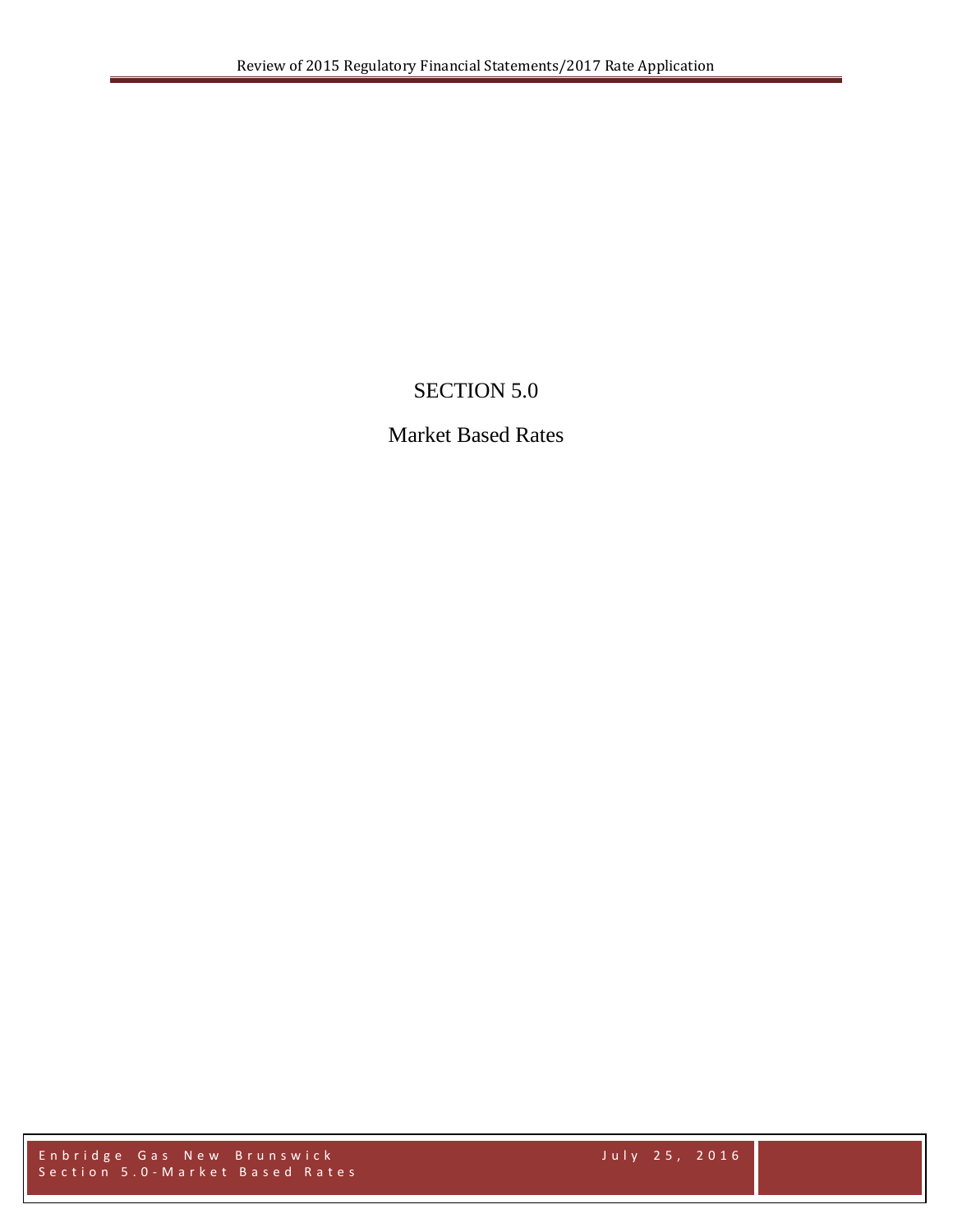## **5.0 Market Based Rates**

 The market based distribution rates presented in this Application are based on the following regulatory requirements:

1) the use of the market based method approved by the Board prior to January 1, 2012; and

 2) in accordance with Section 4(2) of the Rates and Tariffs Regulation ("Regulation") which requires "In determining rates and tariffs for classes of customers under subsection (1) utilizing the market based method or technique, the Board shall use electricity as the alternative energy source and ensure a target savings level of 20% for the Small General Service class, and use No. 2 Heating Oil as the alternative energy source and ensure a target savings level of 15% for those classes of customers other than the Small General Service class."

 On May 26, 2009, the Board issued its decision in the matter of a Review of Enbridge Gas New Brunswick's Market Based Formula (NBEUB 2009-002). In its decision, the Board accepted the formula as proposed by EGNB and provided detailed steps regarding how the market-based formula was to be used including that market data for each of the 12 months included in the application would be collected each market day for two calendar months and an average of each of the 12 months of prices would be calculated. This approach would be used for natural gas, No. 2 Heating Oil and exchange rates for the purpose of deriving the rate for the appropriate class.

 Modifications to the No. 2 Heating Oil market based price spreads were approved in Matter 306 and continue to be used in this application.

 For the purposes of this Application, market data for May, 2016 to June, 2016 has been used. See Schedule 5.2 - Market Data January 2017 to December 2017.

 The most recent twelve months of consumption data is used for the purpose of determining Typical Annual Natural Gas Consumption profile. For the purposes of this Application, the consumption data from June 2015 to May 2016 has been used. The complete consumption data for each rate class has been provided in Schedule 5.5 - Summary Consumption Data June 2015 to May 2016.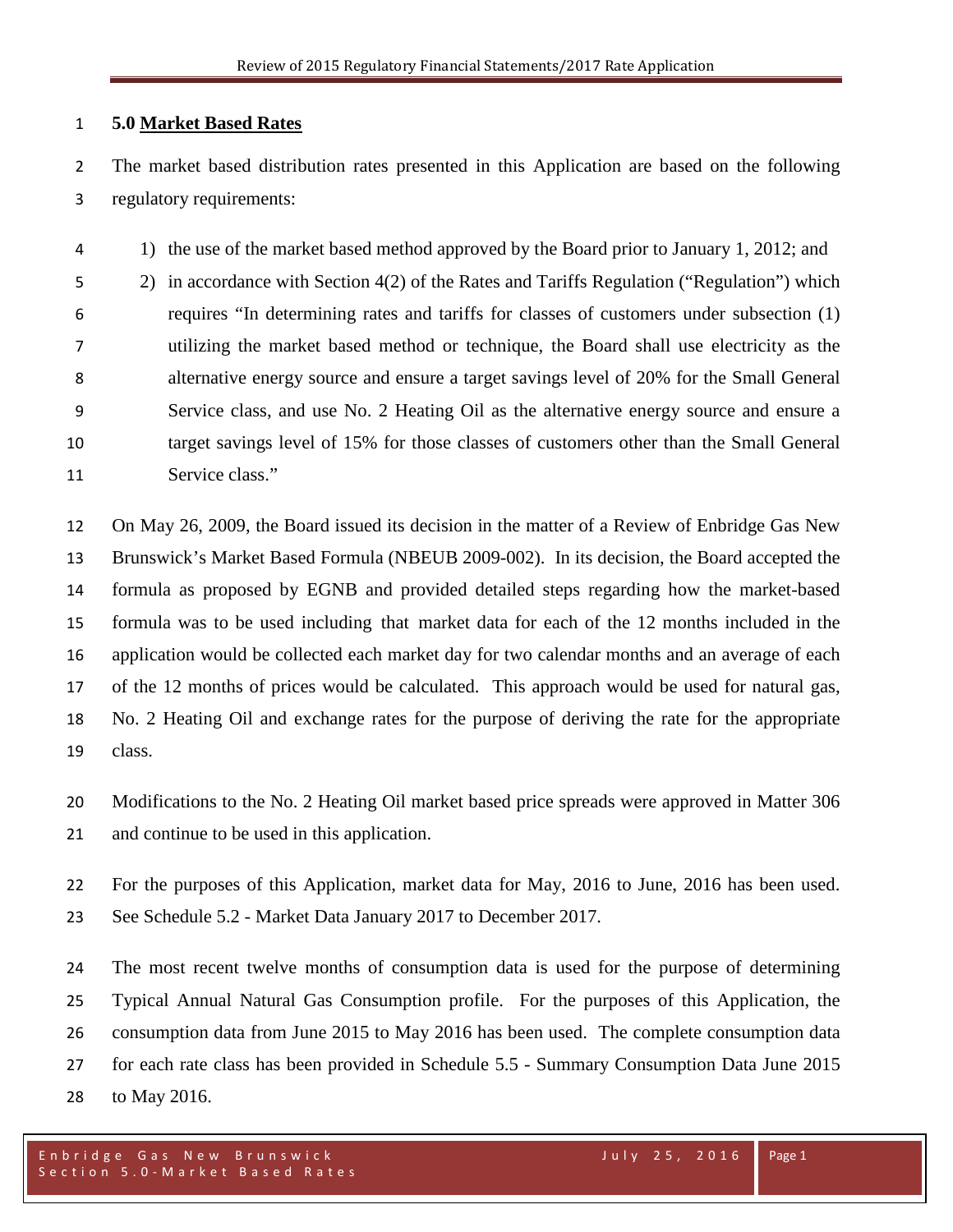Enbridge Utility Gas ("EUG") prices have been determined for use in the derivation of the rates as directed by the Board in its April 30, 2010 Decision. See Schedule 5.4 - EUG Price Calculation, which is the commodity used for all of the rate classes. In calculating the EUG price, EGNB relies upon a Board approved methodology which uses a combination of forecasts 5 and actuals and is in compliance with Section 4(1) and 4(2) of the Gas Distributor Marketing Regulation - Gas Distribution Act, 1999.

 The resulting derivation of the market based rates for the Small General Service, Mid-General Service, Large General Service, Contract General Service and Industrial Contract General Service classes can be found in Schedule 5.1 - Derivation Tables for Market Based Rates. The alternative fuel calculations are provided in Schedule 5.3. EGNB has not included a proposed rate design for these rate classes in this section as the Target Distribution Rate is used for the purpose of comparing the market based rates to the cost of service based rates.

 As approved in EGNB's 2015 Rate Application, the SGS rate class now includes only residential customers. The electricity pricing for the residential customers is presented in Schedule 5.3 - Alternative Fuel Calculations and the SGS market based rate derived is provided in Schedule 5.1 - Derivation Tables for Market Based Rates.

 The Off-Peak Service (OPS) market based rate has been established at 75% of the Mid-General Service rate. This results in an OPS market based target distribution rate of \$9.4229/GJ.

## Summary

 For the purpose of this Application, the market based distribution rates for EGNB's rate classes were calculated using the approved market based formula adjusted for the target saving levels and alternative energy sources prescribed in the Regulation. A target savings level of 20% and the use of electricity as the alternative energy source were applied in the calculation of the market based distribution rate for the Small General Service class. A target savings level of 15% and No. 2 Heating Fuel as the alternative energy source were used in the calculation of the market based distribution rates for all remaining classes. These market based distribution rates 27 will be compared against the distribution rates generated under the 2017 COS study for the rate classes and the lower of the two will be applicable pursuant to Section 4(1) of the Regulation.